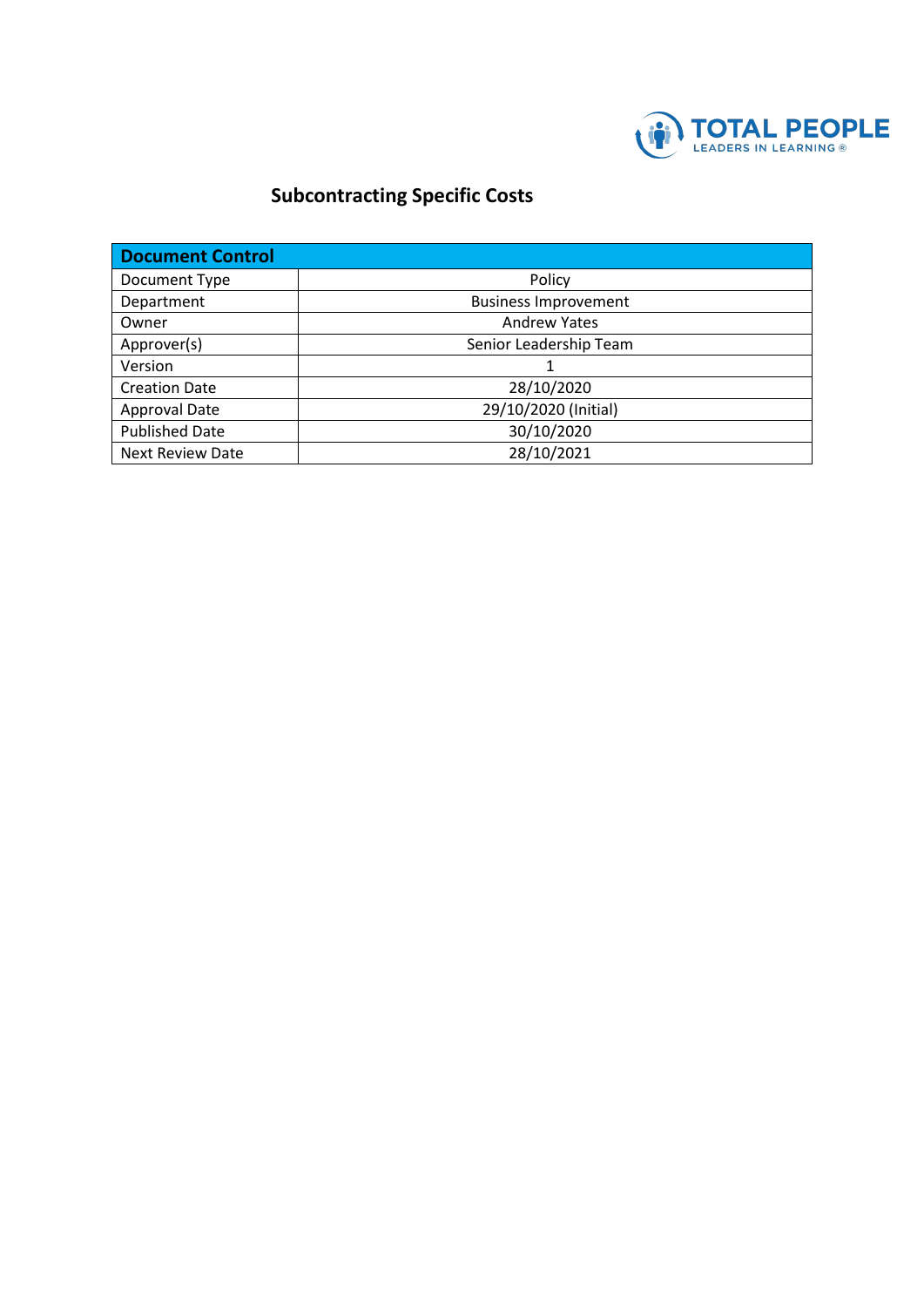## **Background**

This document is tied to the subcontracting policy and is a requirement of the AEB funding and performance management rules (2021 to 2021) & funding guidance for young people: 2020 to 2021 subcontracting controls, information detailed here is in relation to the specific costs that Total People have agreed/retain as part of the agreement with the subcontractors named in this document.

## **16-19 Provision**

| <b>Subcontract Management Activities</b>         | <b>Genesis</b>     | <b>Total Training</b> |
|--------------------------------------------------|--------------------|-----------------------|
| <b>Cost Item</b>                                 | <b>Agreed Cost</b> | <b>Agreed Cost</b>    |
| Provider MIS system (proportional)               | £592.00            | £576.00               |
| Contract preparation                             | £57.69             | £57.69                |
| <b>Contract Management meetings</b>              | £461.54            | £461.54               |
| <b>Audit Preparation</b>                         | £224.36            | £224.36               |
| Due Diligence                                    | £192.31            | £192.31               |
| Invoice payments                                 | £128.21            | £128.21               |
| Management meetings                              | £230.77            | £230.77               |
| <b>Performance Board Meetings</b>                | £2,083.33          | £2,083.33             |
| <b>Partnership Operational Meetings</b>          | £1,522.44          | £1,522.44             |
| Subtotal:                                        | 5492.64            | 5476.64               |
| <b>Quality Monitoring Activities</b>             | <b>Genesis</b>     | <b>Total Training</b> |
| <b>Cost Item</b>                                 | <b>Agreed Cost</b> | Cost £                |
| Data Management                                  | £961.54            | £961.54               |
| <b>Ofsted Management Quality sampling</b>        | £961.54            | £961.54               |
| <b>Learner Verification Visits</b>               | £403.20            | £403.20               |
| <b>Quality Assurance Visits</b>                  | £201.60            | £201.60               |
| <b>Quality Assurance Feedback</b>                | £57.60             | £57.60                |
| <b>Lesson Observations</b>                       | £64.80             | £64.80                |
| <b>Lesson Observation Feedback</b>               | £43.20             | £43.20                |
| <b>Internal Quality Assurance Mileage Claims</b> | £3.77              | £19.92                |
| <b>Travel Time in Work Hours</b>                 | £12.15             | £64.80                |
| System Support & Training & Comms                | £810.00            | £810.00               |
| <b>PRD Support</b>                               | £106.20            | £106.20               |
| <b>Remote Sampling of progress</b>               | £720.00            | £720.00               |
| Subtotal:                                        | £4,345.59          | £4,414.40             |
| <b>Other Support Activities</b>                  | <b>Genesis</b>     | <b>Total Training</b> |
| <b>Cost Item</b>                                 | <b>Agreed Cost</b> | Cost £                |
| ILR Work                                         | £40,161.75         | £50,108.76            |
| <b>Total Costs:</b>                              | £50,000            | £60,000               |
| <b>Percentage of contract</b>                    | 20%                | 20%                   |